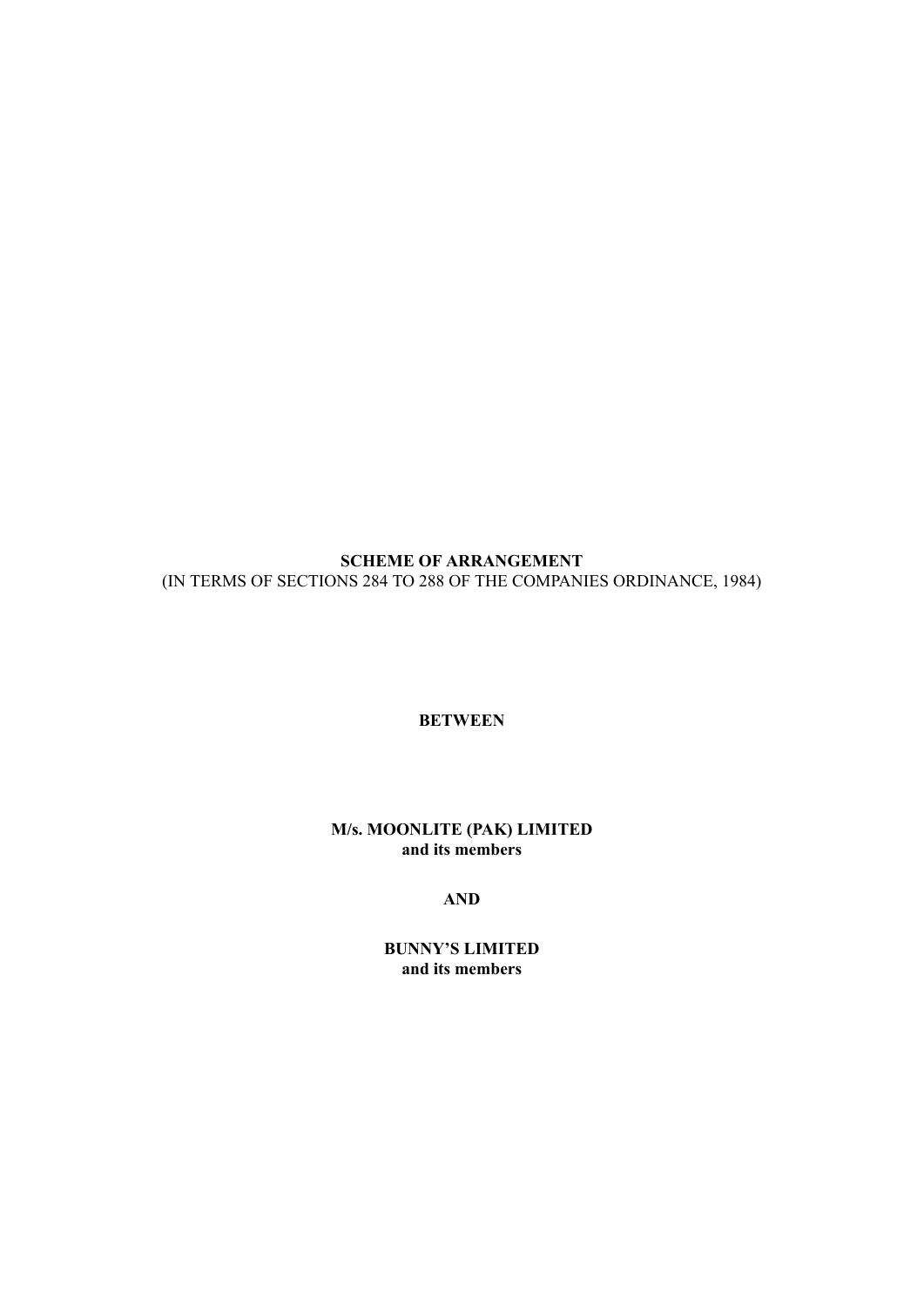# **TABLE OF CONTENTS**

### **DESCRIPTION PAGE NO.**

**Article 1** Definitions and Interpretation

**Article 2** Share Capital, Shareholding, Board of Directors and Management of the Companies

**Article 3** Scheme of Arrangement

**Article 4** Issue of Shares by MPL

**Article 5** Discharge by MPL of BPL's liabilities and obligations

**Article 6** Benefits of Merger

**Article 7** Miscellaneous

# **SCHEME OF ARRANGEMENT**

(IN TERMS OF SECTIONS 284 TO 288 OF THE COMPANIES ORDINANCE, 1984)

# **BETWEEN**

# **M/s. MOONLITE (PAK) LIMITED and its members**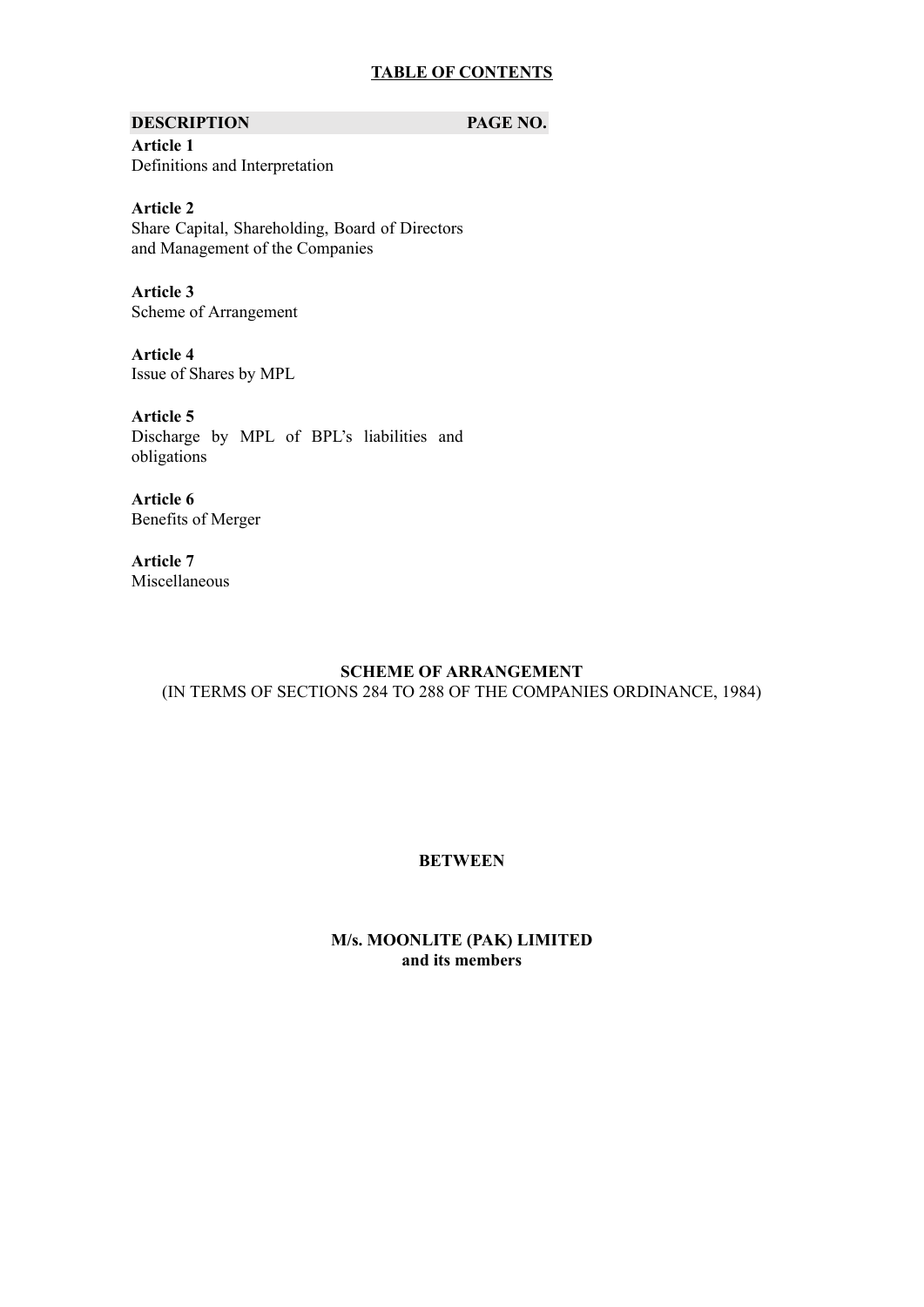### **AND**

## **BUNNY'S LIMITED and its members**

### **FOR**

**Amalgamation of Bunny's Limited and Moonlite (PAK) Limited by the transfer to and vesting in Moonlite (PAK) Limited of the entire undertaking of Bunny's Limited inclusive of all properties, assets, rights, liabilities and obligations of Bunny's Limited and the issue of shares of Moonlite (PAK) Limited to the Members of Bunny's Limited as per Swap Ratio Arrangement.**

### **ARTICLE-01**

### **1. DEFINITIONS AND INTERPRETATION**

- 1.1 In this Scheme of Arrangement, unless the subject or context otherwise requires, the following expressions shall bear the meanings specified against them below:
	- I. **Appointed Date** means July 1, 2015.
		- II. **BPL Shareholder(s)** means the registered shareholder(s) of BPL as on the Record Date.
		- III. **BPL Shares** means the fully paid up 49,229,083 ordinary shares of Rs. 10/- each of BPL.
		- IIII. **BPL/Transferor Company** means Bunny's Limited, a company limited by shares incorporated in Pakistan, and having its registered office at 63, C-II, Gulberg-III, Lahore.
		- V. **BPL Undertaking** means all the undertaking, business, assets, property, rights, title, interests, liabilities and obligations of BPL as more particularly described in Article 3 below.
		- VI. **Companies** means MPL and BPL collectively.
		- VII. **Court** means the Lahore High Court, Lahore or any other Court for the time being having jurisdiction under Sections 284 to 288 of the Companies Ordinance, 1984.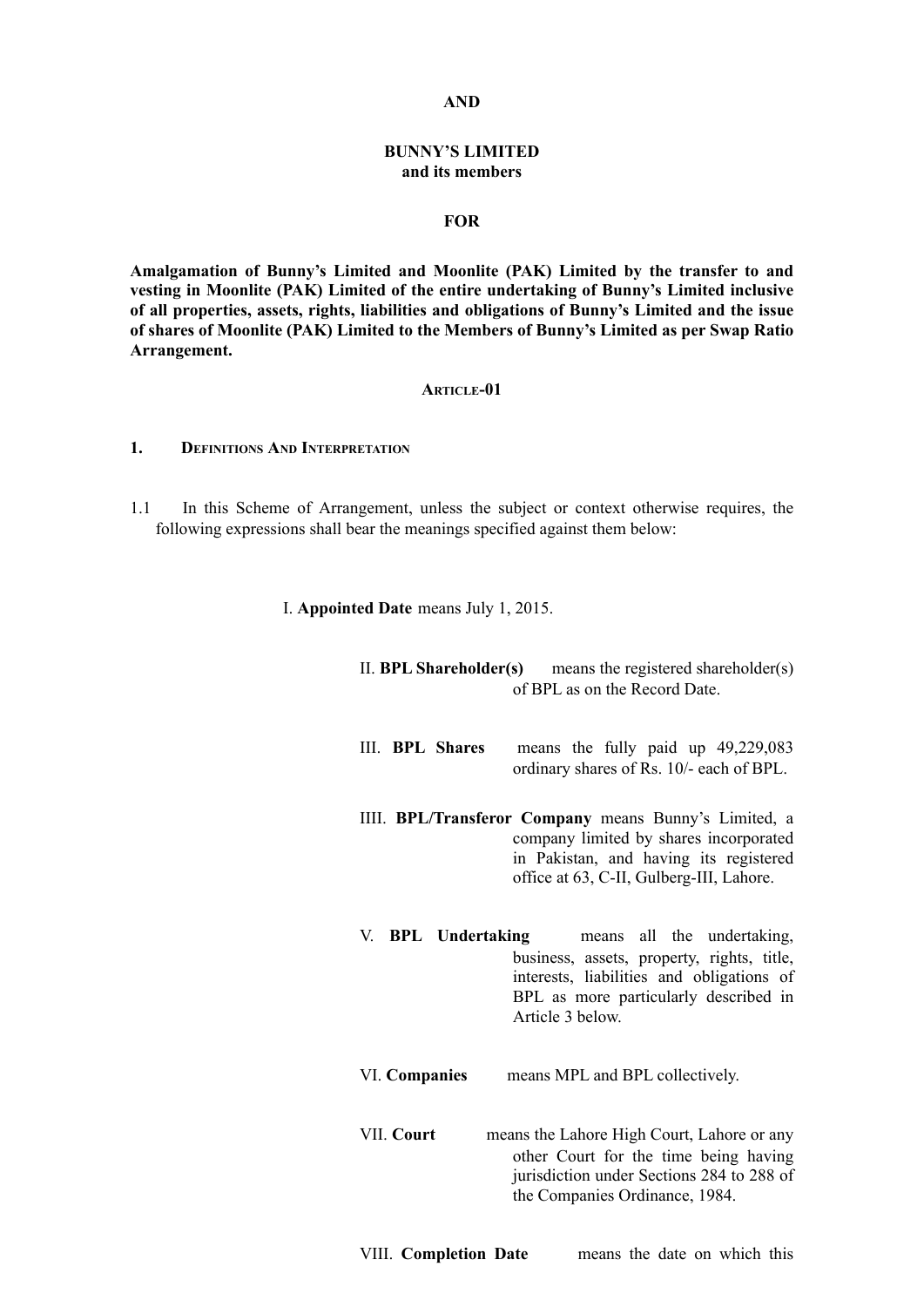Scheme becomes operative pursuant to the provisions of Article 8 of this Scheme, and on which the whole of the BPL Undertaking is transferred to and vested in MPL by virtue of an Order of the Court under Section 287 (1) of the Companies Ordinance, 1984.

- IX. **Existing** means existing, outstanding or in force immediately prior to the Completion **Date**
- X. **Financial Statements** means audited financial statements of MPL and BPL respectively, made as of June 30, 2015, for the purposes of determining the net assets, paid-up capital, reserves and surplus of each of the aforesaid Companies on the Appointed Date.
- XI. **MPL/Transferee Company** means Moonlite (PAK) Limited, a listed company incorporated in Pakistan, and having its registered office at 301, Annum Blessing. Near Duty Free Shop. K.C.H.S., Block 7/8, Karachi.
- XII. **Ordinance** means the Companies Ordinance, 1984, or any statutory modification or reenactment thereof, for the time being in force.
- XIII. **Record Date** means the date to be fixed by the directors of MPL after the Completion Date, to determine the identities and entitlements of the BPL Shareholders.
- XIIII. **Scheme:** means this Scheme of Arrangement in its present form with any modification thereof or additions thereto, approved or conditions, if any, imposed by the Court.
- 1.2 In this Scheme, unless the context otherwise requires:
- (a) references to persons shall include individuals, bodies corporate (wherever incorporated), unincorporated associations and partnerships;
- (b) the headings are inserted for ease of reference only and shall not affect the construction or interpretation of this Scheme;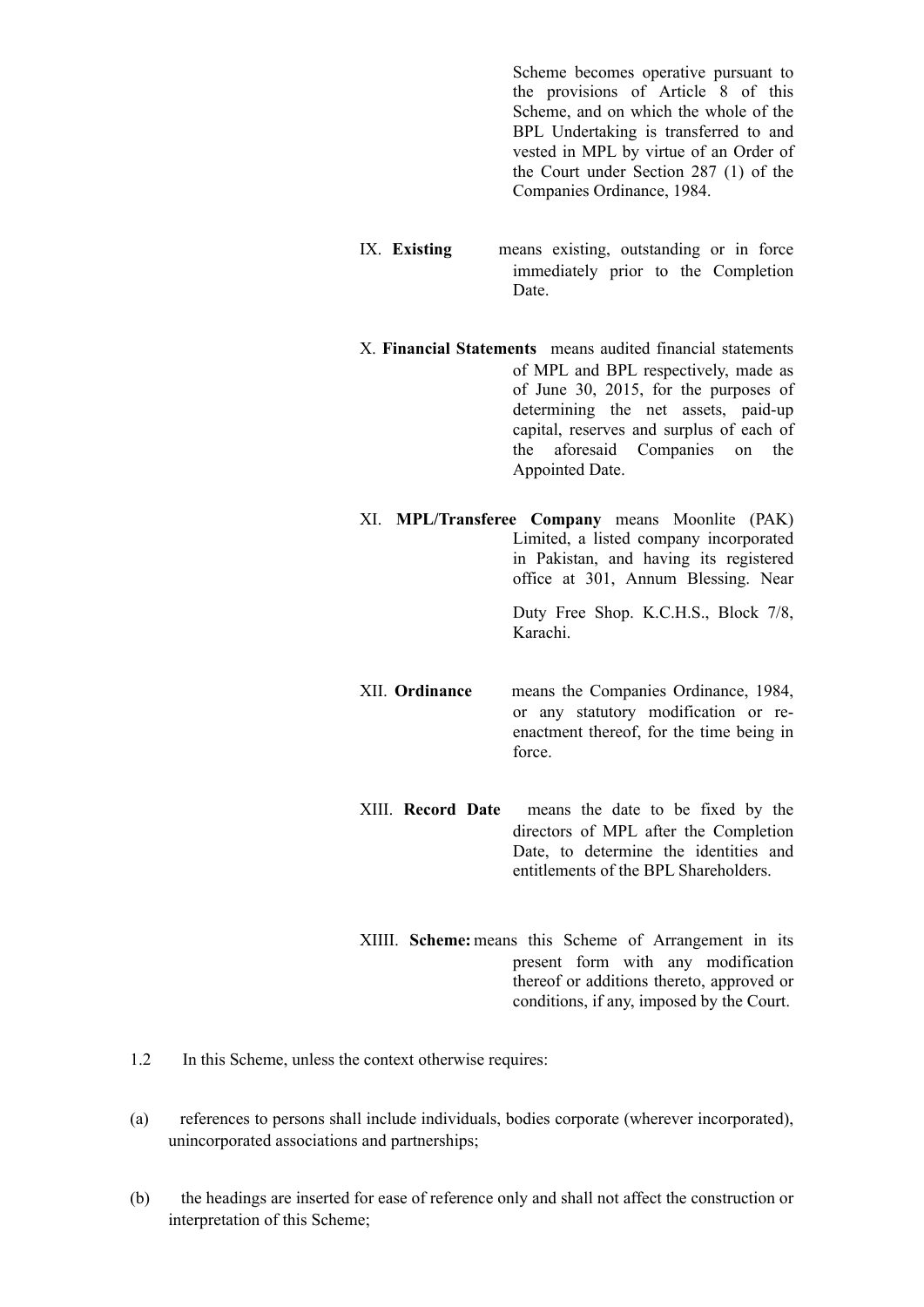- (c) references to one gender include all genders; and
- (d) words in the singular shall include the plural and vice versa.
- 1.3 Any references in the Scheme to "upon the Scheme becoming effective" or "effectiveness of the Scheme" shall mean the Completion Date.

# **ARTICLE-02**

- **2. SHARE CAPITAL, SHAREHOLDING, BOARD OF DIRECTORS AND MANAGEMENT OF THE COMPANIES**
- **2.1 MOONLITE (PAK) LIMITED**

# **SHARE CAPITAL**

The authorized share capital of MPL is Rs. 40,000,000/- divided into 4,000,000 ordinary shares of Rs. 10/- each and the issued, subscribed, and paid up capital of MPL, as on June 30, 2015, was Rs. 21,595,860/- divided into 2,159,586 ordinary shares of Rs. 10/- each.

# **PATTERN OF SHAREHOLDING AS ON JUNE 30, 2015**

| Sr. No.        | <b>Shareholders</b>                                              | <b>Shares</b> held | $\frac{0}{0}$ |
|----------------|------------------------------------------------------------------|--------------------|---------------|
| 1              | MR. MUHAMMAD ASHRAF                                              |                    | 133,2827      |
| $\overline{2}$ | MR. MUHAMMAD SOHAIL                                              |                    | 237,00499     |
| $\overline{3}$ | MR. SHAHID UMER                                                  |                    | 234,301.85    |
| 4              | MR. MUHAMMAD FARAZ ASHRAF                                        |                    | 1,206         |
| 5              | PARSA SOHAIL                                                     |                    | 128,4495      |
| 6              | <b>NASREEN ASHRAF</b>                                            |                    | 130, 6102     |
| $\tau$         | MR. TAR H ISMAIL                                                 |                    | 189,8299      |
| 8              | <b>ABDUL AZIZ</b>                                                |                    | 146,46378     |
| 9              | <b>QURATUL AIN AZIZ</b>                                          |                    | 127,15289     |
| 10             | <b>UMEAR</b>                                                     |                    | 48,5005       |
| 11             | <b>KAUSAR BANO</b>                                               |                    | 31,8147       |
| 12             | <b>ROSHAN BANO</b>                                               |                    | 31,8107       |
| 13             | <b>ASMA UMER</b>                                                 |                    | 31,8147       |
| 14             | <b>AMBER UMER</b>                                                |                    | 31,8107       |
| 15             | <b>AFSHAN SHAHID</b>                                             |                    | 123,7933      |
| 16             | <b>ZUBAIDA</b>                                                   |                    | 125,7202      |
| 17             | M/S NATIONAL BANK OF PAKISTAN<br>TRUSTEE DEPT. HEAD OFFICE (NIT) |                    | 185,2868      |
| 18             | NATIONAL INVESTMENT (UNIT)<br><b>TRUST</b>                       |                    | 5,407.215     |
| 19             | <b>BANK OF PUNJAB LTD.</b>                                       |                    | 21,0007       |
| 20             | M/S SATTAR MOTIWALA SEC. (PVT.)<br><b>LTD</b>                    |                    | 0500          |
| 21             | M/S SARFARAZ MEHMOOD (PVT) LTD.                                  |                    | 0.01          |
| 22             | M/S CAPITAL VISION SECURITIES                                    |                    | <b>3002</b>   |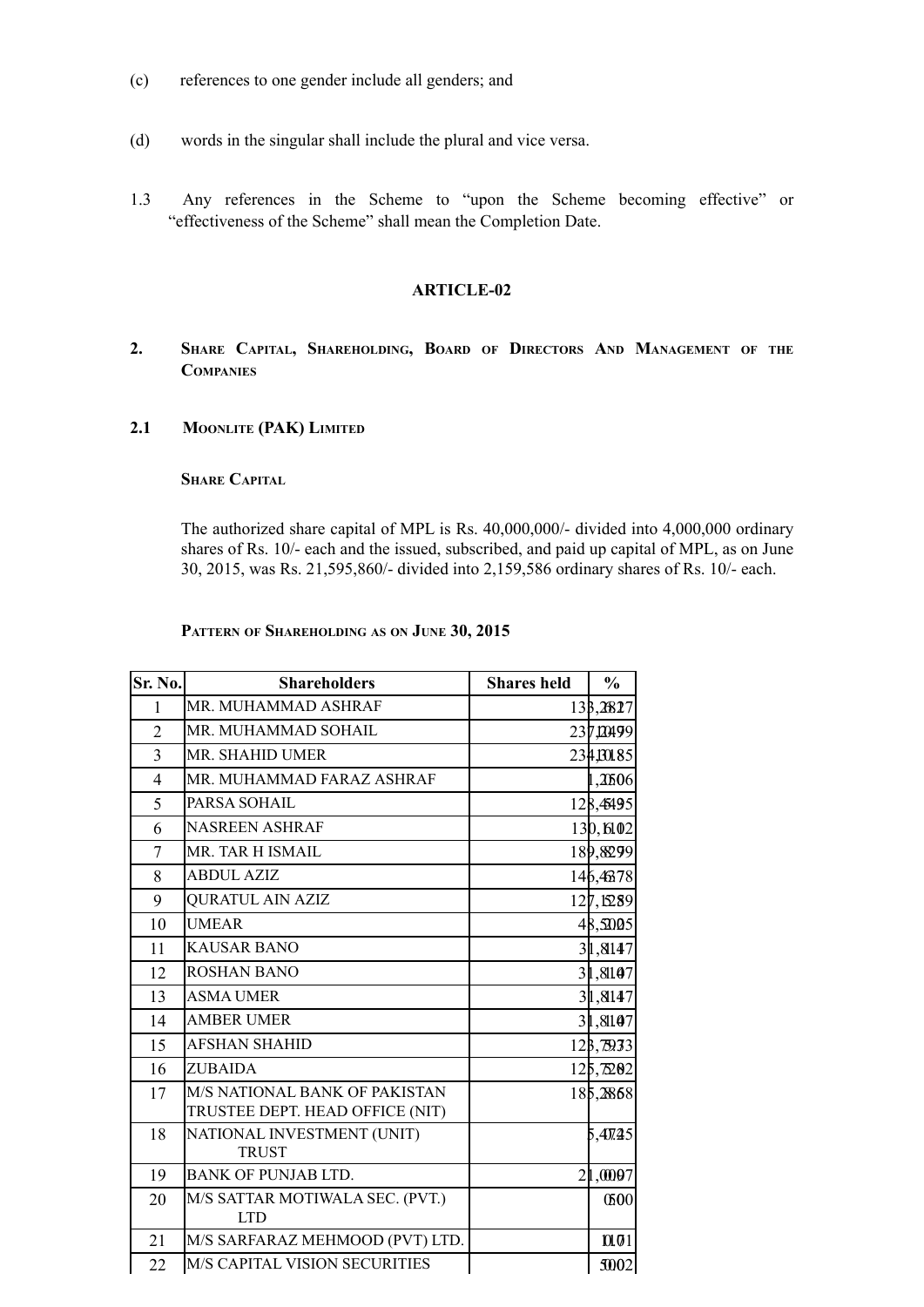|    | (PVT) LTD.             |            |          |
|----|------------------------|------------|----------|
| 23 | M/S FIKREE'S (PVT) LTD |            |          |
| 24 | <b>GENERAL PUBLIC</b>  |            | 193,6697 |
|    | Total                  | 2,159,606% |          |

The total number of shareholders of MPL, as on June 30, 2015, was 2,256.

# **BOARD OF DIRECTORS AS ON JUNE 30, 2015**

1. MR. MUAMMAD ASHRAF 2. MR. MUHAMMAD SOHAIL 3. MR. SHAHID UMER 4. MR. MUHAMMAD FARAZ ASHRAF 5. PARSA SOHAIL 6. NASREEN ASHRAF 7. ABDULLAH GHULAM ALI

# **2.2 BUNNY'S LIMITED**

# **SHARE CAPITAL**

The authorized share capital of BPL is Rs. 500,000,000/- divided into 50,000,000 ordinary shares of Rs. 10/- each and the issued, subscribed, and paid up capital of BPL, as on June 30, 2015, was Rs. 492,290,830/- divided into 49,229,083 ordinary shares of Rs.

10/- each.

**PATTERN OF SHAREHOLDING AS ON JUNE 30, 2015**

| Sr. No. | <b>Shareholders</b>        | <b>Shares</b> held | $\frac{0}{0}$ |
|---------|----------------------------|--------------------|---------------|
| 1       | MR. YUNUS SHAFIQ CHAUDHRY  |                    | 9,842,000     |
| 2       | MR. HAROON SHAFIQ CHAUDHRY |                    | 12,302,200    |
| 3       | MR. OMAR SHAFIQ CHAUDHRY   |                    | 9,842,000     |
| 4       | Miss MAHNOOR CHAUDHRY      |                    | 4,922,9.08    |
| 5       | MR. MUHAMMAD ZEESHAN       |                    | 2,953,600     |
|         | <b>CHAUDHRY</b>            |                    |               |
| 6       | MR. TAIMUR CHOUDHRY        |                    | 2,953,600     |
| 7       | MR. EHSAN CHAUDHRY         |                    | 2,953,600     |
| 8       | <b>MISS ZAINAB</b>         |                    | 1,476,800     |
| 9       | <b>MST AMIRA HAROON</b>    |                    | 1,9694.66     |
|         | <b>Total</b>               |                    | 100%          |

The total number of shareholders of BPL, as on June 30, 2015 was 9.

**BOARD OF DIRECTORS AS ON JUNE 30, 2015**

1. MR. YUNUS SHAFIQ CHAUDHRY 2. MR. HAROON SHAFIQ CHAUDHRY 3. MR. OMAR SHAFIQ CHAUDHRY 4. Miss MAHNOOR CHAUDHRY 5. MR. MUHAMMAD ZEESHAN CHAUDHRY 6. MR. TAIMUR CHOUDHRY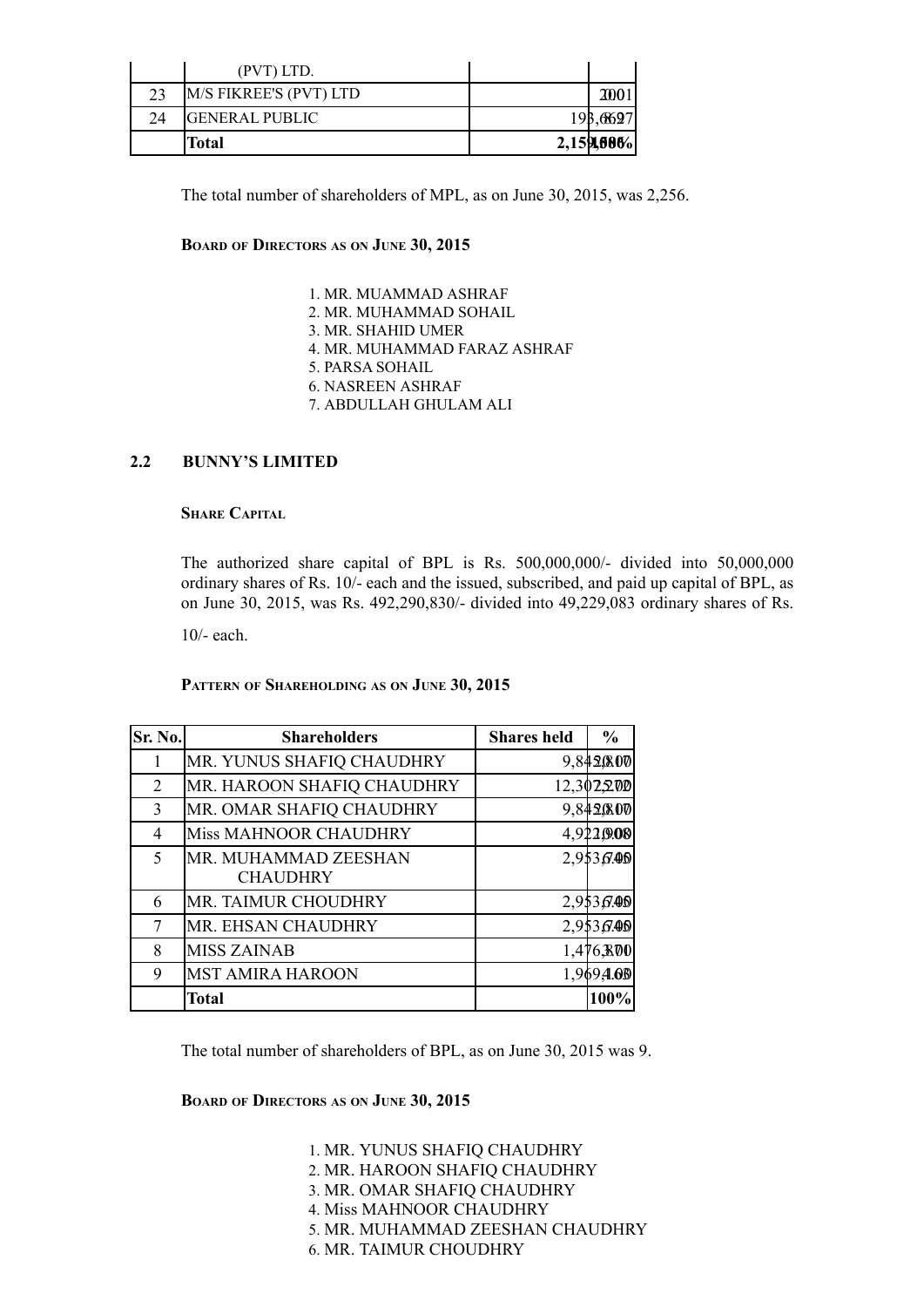### **ARTICLE-03**

### **3. SCHEME OF ARRANGEMENT**

### **3.1 OBJECTS**

3.1.1 The principal object of the Scheme is to effect a merger between MPL and BPL through the transfer to and vesting in MPL of the BPL Undertaking, in consideration whereof, *inter alia*, fully paid ordinary shares of MPL shall be allotted to the BPL Shareholders, in lieu of shares held by them in BPL as per Swap Ratio, subject to the terms of the Scheme and the dissolution of BPL without winding up.

### **3.2 THE BPL UNDERTAKING AND ITS TRANSFER TO AND VESTING IN MPL**

3.2.1 MPL and BPL shall be amalgamated by transfer to and vesting in MPL of the BPL Undertaking, as subsisting immediately preceding the Completion Date, and, accordingly, the entire BPL Undertaking, as subsisting immediately preceding the Completion Date, without further act or deed, matter or thing, process or procedure, shall be transferred to

and vested in MPL as a going concern on the Completion Date.

2.1.2 The BPL Undertaking to be transferred to and vested in MPL under the Scheme constitutes the entire business, undertaking, assets, liabilities and obligations of BPL as subsisting immediately preceding the Completion Date which shall, without prejudice to generality of the foregoing, mean and include the following:

> a. All assets and properties of BPL whether agricultural or not, including without limitation, properties of all kind and by whatever title held and whether movable or immovable or tangible or intangible or legally or beneficially owned by BPL, including but not limited to, and without limiting the generality of foregoing in particular:

> > . any and all immovable property, land, buildings, movable assets including vehicles, plant, machinery and equipments, whether leased or otherwise, any and all rights, title, interest, covenant, undertakings, liabilities including continuing rights, title

i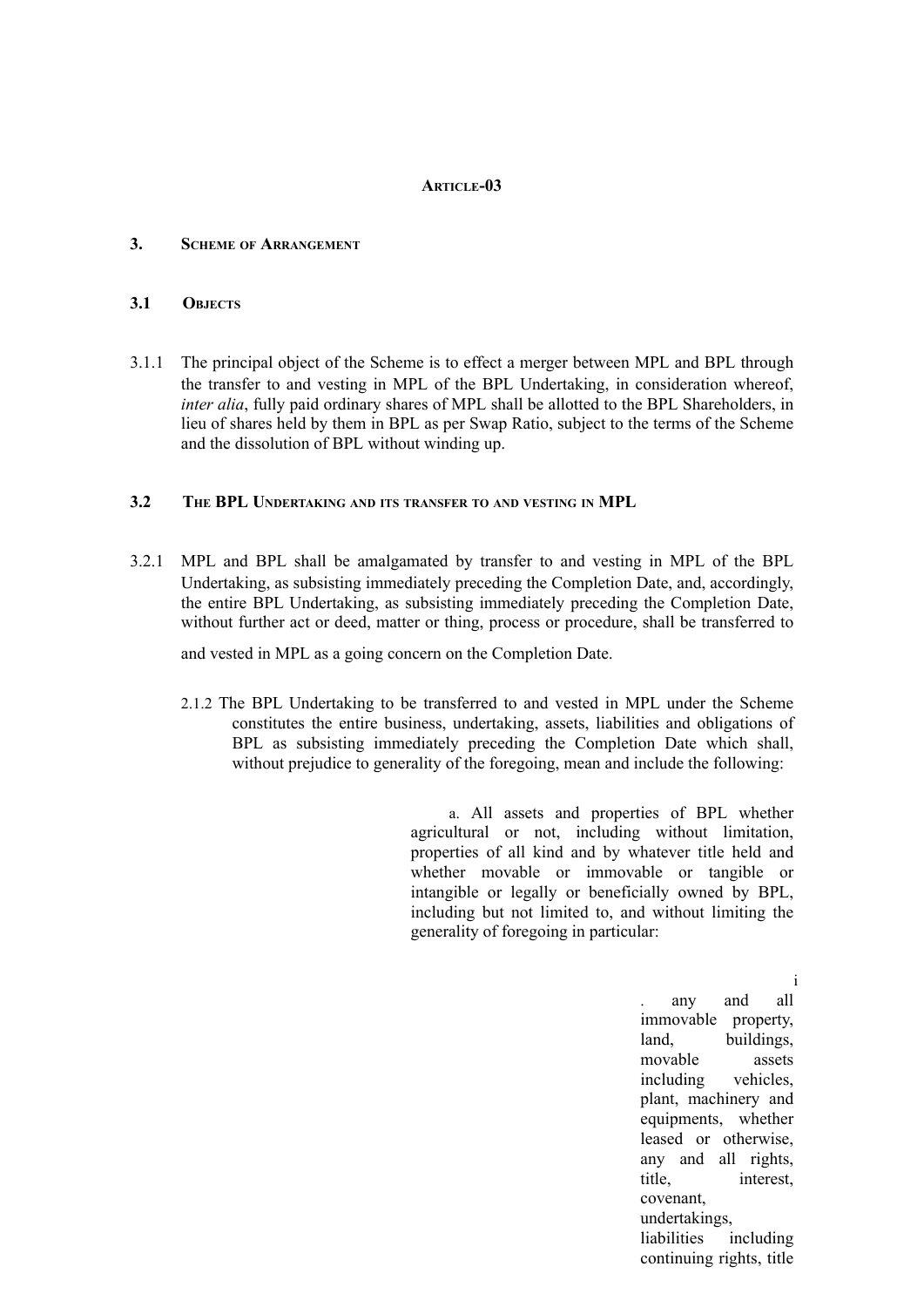and interest in connection with the immovable properties whether leasehold or otherwise comprised in this business undertaking together with all present and future liability including contingent liabilities and debts appertaining to this business undertaking;

#### i

i. all plant, machinery, equipment, spare parts, tools, appliances, computer systems and equipment, motor and other vehicles, furniture, fixture and fittings;

#### i

ii. all stock-in-trade, inventory, stocks of

fuel, raw materials, ingredients, packaging, office and laboratory supplies, engineering spares, consumable stores, work in progress, finished goods;

### i

iii. all contracts which remain in whole or in part to be performed at the Completion Date entered into by or subsisting in favour of BPL, inclusive of all rights and obligations of BPL thereunder;

#### v

. all contracts, agreements, trusts, leases, hires, rentals, subleases, tenancies, conveyances, grants, instruments of transfer, engagements, commitments and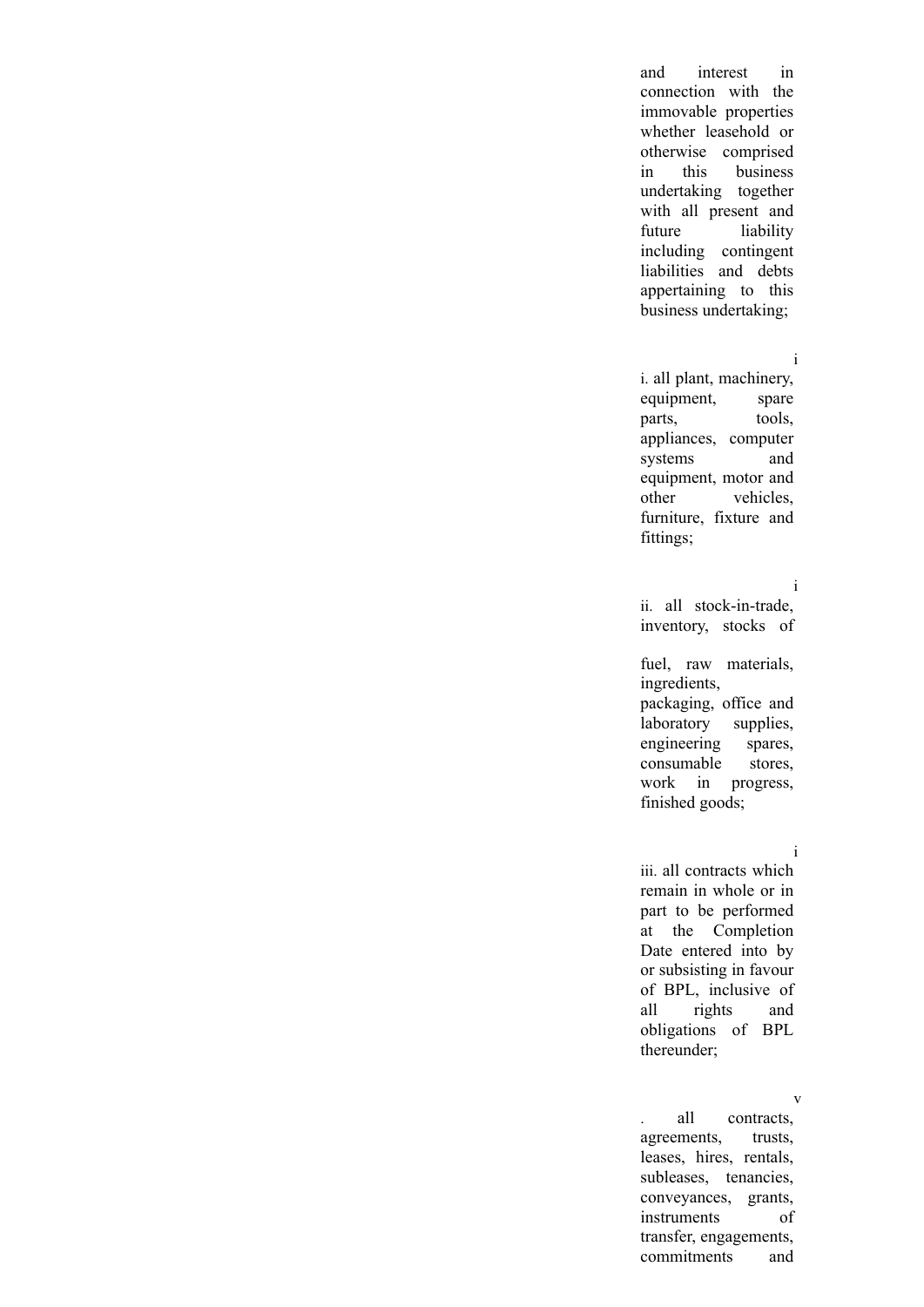arrangements entered into by BPL or subsisting in favour of BPL, inclusive of all rights and obligations of BPL arising thereunder;

# v

i. all actionable claims, books, trade and other debts or sums due, owing, accrued or payable to BPL (whether or not invoiced and whether or not immediately due or payable), advances, deposits, prepayments and other receivables, loans made, investments, cash in hand and at banks or other depositories;

### v

ii. all historical and current documents,

customer lists, product and supplier lists, catalogues, literature, employee records, documents of title, sales targets, sales statistics, market share statistics, marketing surveys and reports, marketing research and any advertising or other promotional material and other accounting (including management accounting reports) and other financial data whether in hard copy or in computer held form (including, for avoidance of doubts, such as microfilm and microfiche);

but the transfer and vesting of such assets and properties shall be subject to all mortgages, charges and other encumbrances subsisting thereon.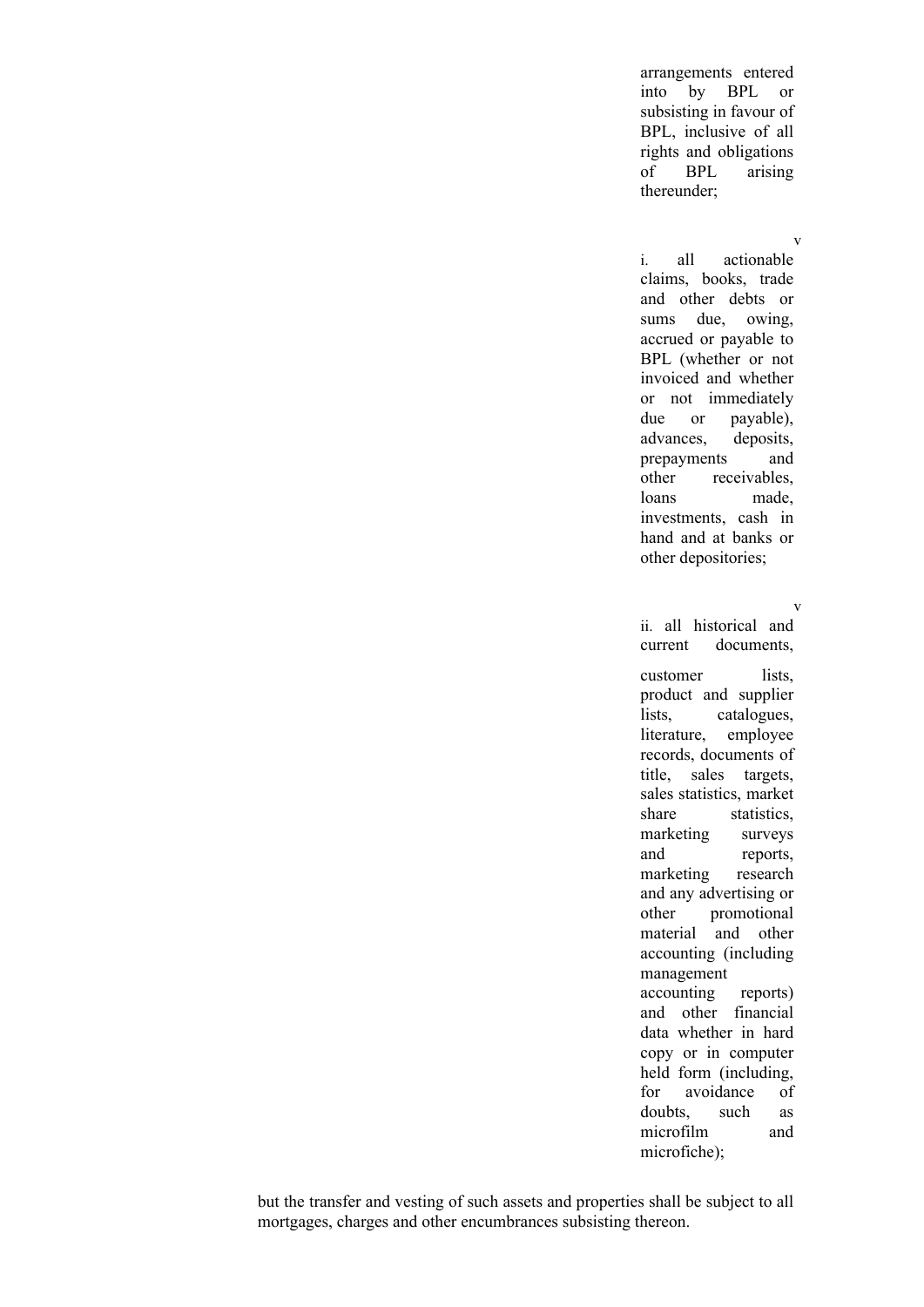b. all connections and facilities for telecommunication owned by or leased or licensed to BPL, for the supply of telecommunication services including but not limited to telephones, internet, and facsimile, electricity, gas and water and the benefit of all payments and deposits made by or for the account of BPL in connection therewith;

c. all rights, powers, authorities and privileges of every kind and description held by BPL including without limitations, all registrations, licenses, permits, categories, entitlements, sanctions, approvals and permissions or otherwise concerning the investment in or carrying on of any business by BPL or the businesses and other activities carried on by BPL or any part thereof together with every and all renewals, validations and approvals, or other right, power, authority, or privilege, whatsoever;

d. all rights, title and interest of BPL in technical data and know-how, industrial and technical information, trade secrets, confidential information, drawings, formulations, technical reports, operating and testing procedures, instruction manuals, raw materials or production specifications, the result of research and development work, whether in hard copy or in computer held form (including, for avoidance of doubt, such media as microfilm and microfiche) and computer software;

e. all rights, title and interest of BPL anywhere in the world and the goodwill in respect of any trademarks, service marks, trade names, trading styles, copyrights, designs, patents, inventions, secret processes, know-how and confidential information, including without limitation, any licenses (inclusive of the benefits and burdens of such license) for the same, and any applications or rights to apply for protection or registration of any of the same and any continuing, reissue, divisional and re-examination patent application;

f. the goodwill of BPL in respect of each and all of its businesses and activities;

g. all other rights, powers, authorities and privileges of BPL, including without limitation:

> i . all registrations, licenses, permits, categories, entitlements, authorizations, sanctions, permissions and approvals issued or granted by any government,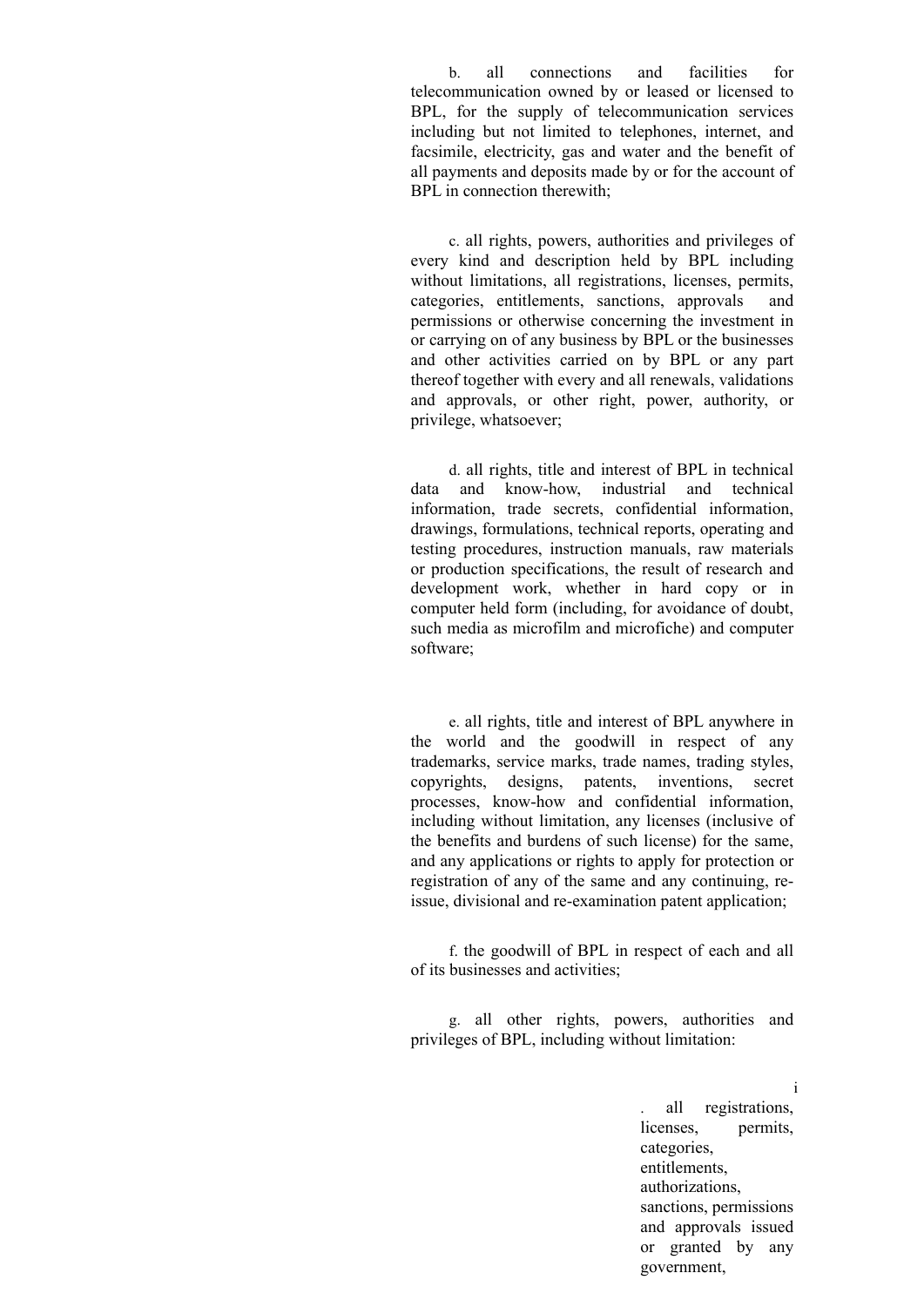governmental department or agency, or any statutory or local authority or any municipal corporation to BPL;

### i

i. all concessions, entitlements, tariff protections and duty and tax exemptions and remissions;

### i

ii. all credits and refunds on account of sales tax, custom duty, octroi and other duties, taxes, levies, fees, charges, or imposts paid on account of, or in connection with any properties, assets or materials comprised in the BPL Undertaking and inclusive of the right to adjust the amount of sales tax paid on

the purchase, acquisition or import thereof (input tax) against sales tax payable toBPL on goods sold by it (output tax); and

### i

iii. all rights against third parties (including subcontracts and any retention of title rights);

h. all licenses, permits and authorizations for the import or export of any plant, machinery, equipment, materials, goods, articles or things and all bills of entry, airway bills, bills of lading goods declaration note or other documents of title relating thereto and all letters of credit and other payment orders and all rights, titles and privileges, benefits, liabilities and obligations of BPL arising thereunder or pursuant thereto or in relation thereof;

i. all banking and other accounts maintained by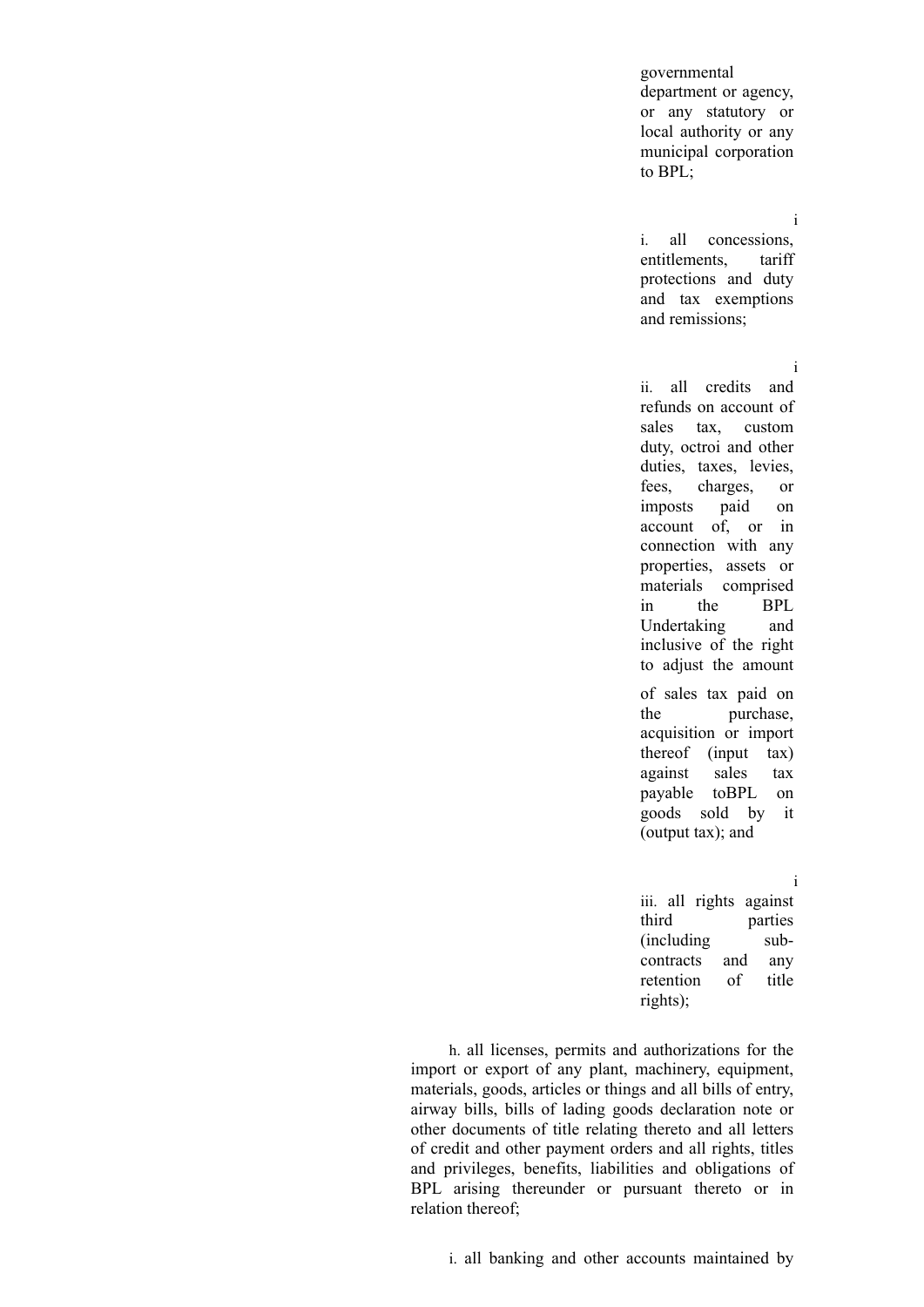BPL and all the credit and debit (as the case may be) balances in such accounts;

j. all debts and other liabilities and obligations (if any) of BPL, whether accrued or accruing or contingent and whether incurred solely or jointly with another or others including all amounts owing to banks, financial institutions and other creditors, including without limitation, any instruments of redeemable capital and/or any other debt securities issued by BPL;

k. all loans, advances, finances, leases and banking facilities provided to or agreed to be provided to BPL inclusive of interest, mark up or other return and bank charges in respect thereof;

l. all amounts owing (whether or not due for payment) or payable by BPL and which are unpaid at the Completion Date in respect of the supply of goods, utilities and services (including without limitation credit notes granted and advances received from suppliers or customers) to BPL;

m. all liabilities of BPL on account of such of its employees who may have agreed to accept employment with MPL in lieu of their employment with BPL upon the merger of BPL with MPL becoming effective or former employees including such liabilities payable on termination of service by way of gratuity, redundancy,

provident fund, pension or otherwise;

n. the contracts of employment between BPL and such of its employees who have agreed to accept employment with MPL in lieu of their employment with BPL upon the merger of BPL with MPL becoming effective and the rights and obligations of BPL arising under such contracts;

o. the liabilities of BPL for payment of taxes and the entitlements of BPL to credit or refund of payments made for or in respect of any assessment or liability for taxes including advance tax collections;

p. the benefits of any policies of insurance issued to or otherwise available to BPL; and

q. the benefit of all capital allowances and tax losses.

2.1.3 The amalgamation in accordance with the Scheme, and the transfer to and vesting in MPL of BPL Undertaking, shall be treated as having taken effect from the Appointed Date and, as from that time and until the Completion Date, the BPL Undertaking (inclusive of the businesses, operations and other activities of BPL) shall be deemed to have been carried on by BPL for and on account of and for the benefit of MPL. All profits and losses accruing or arising or incurred by BPL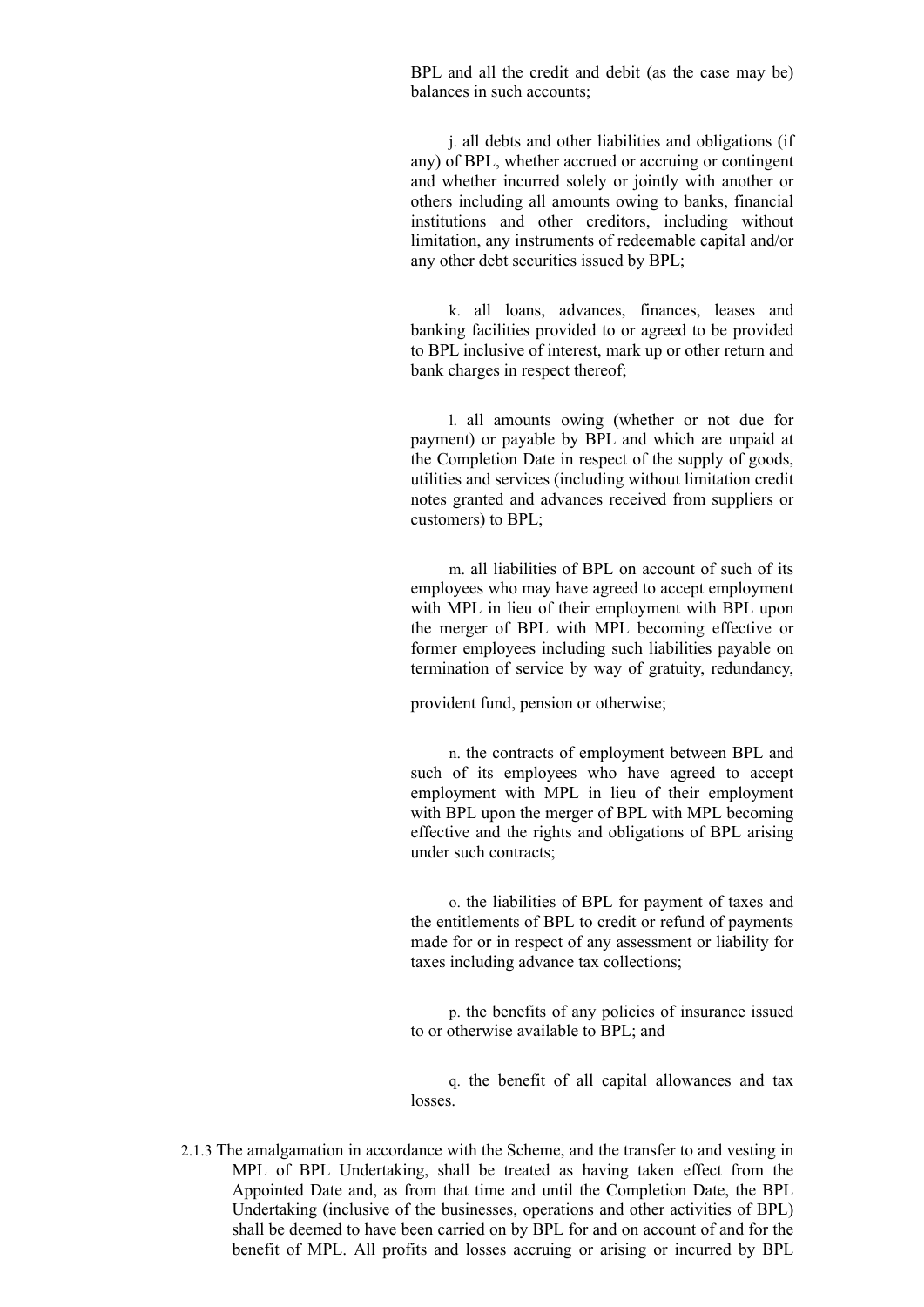through the operation of the BPL Undertaking (inclusive of the businesses, operations and other activities of BPL), from the Appointed Date shall be treated as the profits or losses, as the case may be, of MPL.

2.1.4 The profits, reserves and surpluses (if any) of BPL during the period from the Appointed Date to the Completion Date shall not be utilized by BPL for or in connection with the declaration of dividends or the issuance of bonus shares or otherwise than in the operation of the BPL Undertaking in the ordinary course of business.

### **ARTICLE-04**

### **4. Issue of shares by MPL**

### 3.1 **Merger of BPL**

- a. Upon the coming into effect of this Scheme, and as consideration for the transfer to and vesting in MPL of the BPL Undertaking, MPL shall, without any further application, act, instrument or deed, issue and allot ordinary shares of Rs. 10/- each of MPL, credited as fully paid-up, to the BPL Shareholders, and such allotment shall be made on the following terms, namely, in respect of every one (1) BPL Share held by each BPL Shareholder, there shall be allotted one (1) ordinary share of Rs. 10/- each of MPL, to each of the BPL Shareholders.
- b. All entitlements of the BPL Shareholders to ordinary shares of MPL shall be determined in the proportions aforesaid, subject to the provisions of Clause 4.1(c) hereof. Fractional shares shall not be issued. All entitlements which would otherwise result in the issue of fractions less than one share to the BPL Shareholders shall be separately aggregated and consolidated into whole shares, which shall be allotted to and registered in the name of Company Secretary of MPL and shall be held by the Company Secretary of MPL upon trust to sell such shares and pay the net proceeds realized (less the expenses of such sale) respectively to those BPL Shareholders who are so entitled to fractions in proportion to their respective fractional entitlements.
- c. At least seven (7) days' notice shall be given of the Record Date to the BPL Shareholders in the manner provided in the Articles of Association of BPL. Such notice shall also specify the date by which the BPL Shareholders shall deliver to MPL all share certificates representing the BPL Shares held by them, and such share certificates shall be delivered to MPL on or before that date.
- d. The share certificates relating to the BPL Shares held by BPL Shareholders shall, upon delivery to MPL thereof, entitle each such BPL Shareholder to share certificates for the number of fully paid shares in MPL to which such BPL Shareholder is entitled in accordance with Clauses 4.1(a) above and, on the allotment of the new shares in MPL in accordance with Clause 4.1(a) above, such shares in BPL shall stand cancelled whether or not the share certificates have been delivered to MPL.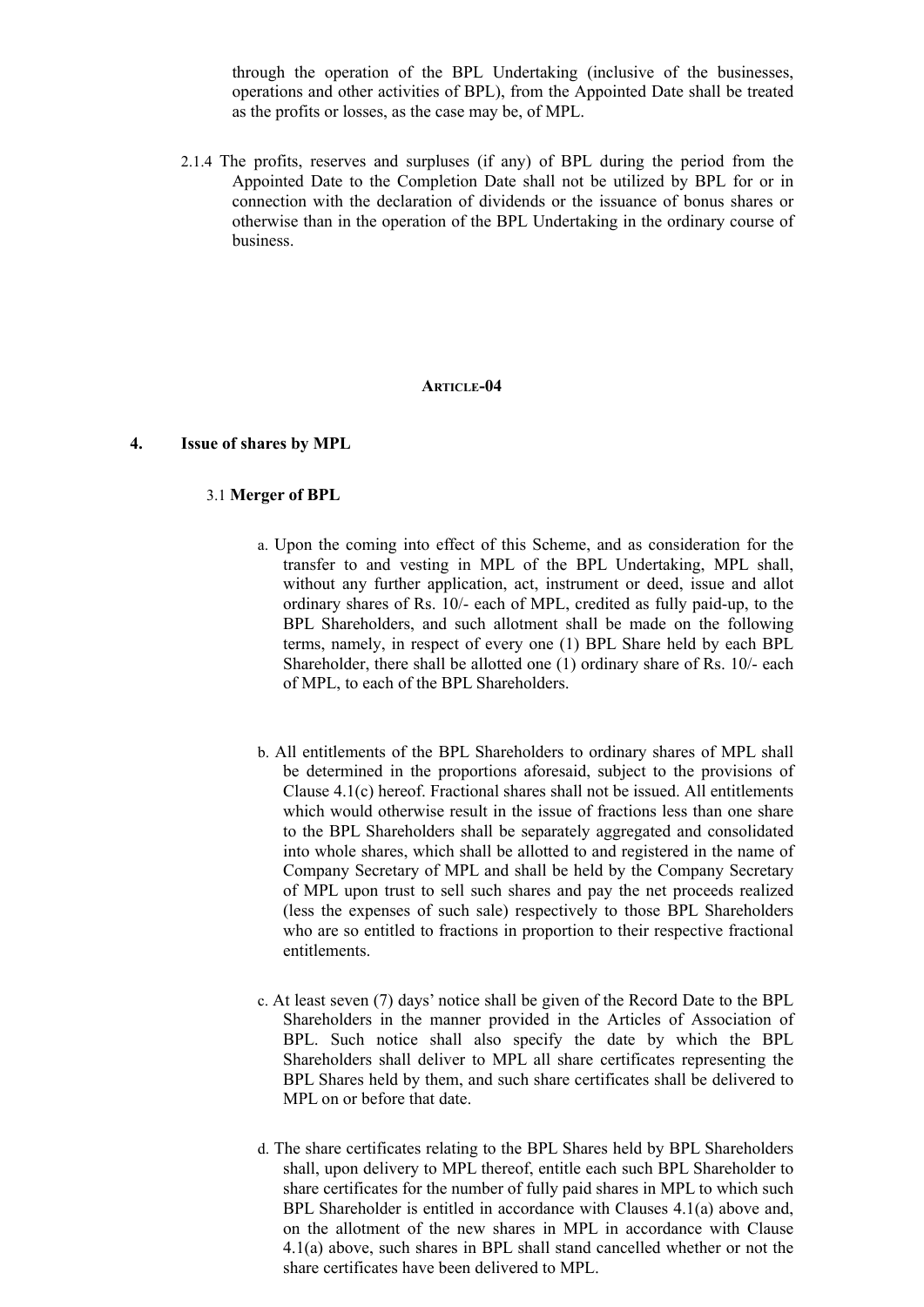- e. The allotment of the ordinary shares of MPL in accordance with Clause 4.1(a) and 4.1(b) hereof shall be made by MPL within 30 days from the Record Date. The share certificates for such shares shall be made ready for delivery as soon as practicable thereafter and notices of their readiness for delivery shall be given to BPL Shareholders in the manner provided in the Articles of Association of MPL.
- f. Share certificates of the newly issued shares in MPL not collected within the time specified in any such notice referred to in Clause 4.1(e) above, shall be sent by post or by courier in prepaid envelopes addressed to the persons entitled thereto, at their respective registered addresses. In the case of joint holders share certificates may be delivered to or may be sent by post or by courier to the address of one of the joint holders whose name stands first in respect of such joint holding. MPL shall not be responsible for the loss of any share certificate in transmission.
- g. Upon the allotment of the ordinary shares in MPL in accordance with Clauses 4.1(a) and 4.1(b) hereof, to the BPL Shareholders in the manner aforesaid, the entitlements of the BPL Shareholders under this Scheme shall stand fully satisfied.
- h. The date of allotment and issuance of shares in MPL to the BPL shareholders pursuant to the Scheme of Arrangement shall be deemed to be the Appointed Date notwithstanding the actual date of allotment or issuance.
- i. Upon this Scheme becoming effective, the authorized capital of BPL of Rs. 500,000,000/- divided into 50,000,000 ordinary shares of Rs. 10/- each,

shall be merged and combined with the authorized capital of MPL of Rs. 40,000,000/- divided into 4,000,000 ordinary shares of Rs. 10/- each, as a consequence of which the authorized capital of MPL will be Rs. 540,000,000/- divided into 54,000,000 ordinary shares of Rs. 10/- each.

# **ARTICLE-05**

# **5. Discharge by MPL of BPL's liabilities and obligations**

# **5.1 Litigation/Agreement/Contracts/Resolutions**

- a. All suits, appeal, arbitrations, governmental investigations and other legal proceedings by or against BPL pending, if any, on the Completion Date, shall be treated as suits, appeal, arbitrations, governmental investigations and other legal proceedings continued andenforced by or against MPL with the same legal effect and force and may be continued, prosecuted and enforced by or against MPL.
- b. All contracts, agreements, trusts, leases, conveyances, commitments, engagements and arrangements, grants, instruments of transfer rights, powers, authorities and privileges entered into by or subsisting in favour of BPL upon being transferred to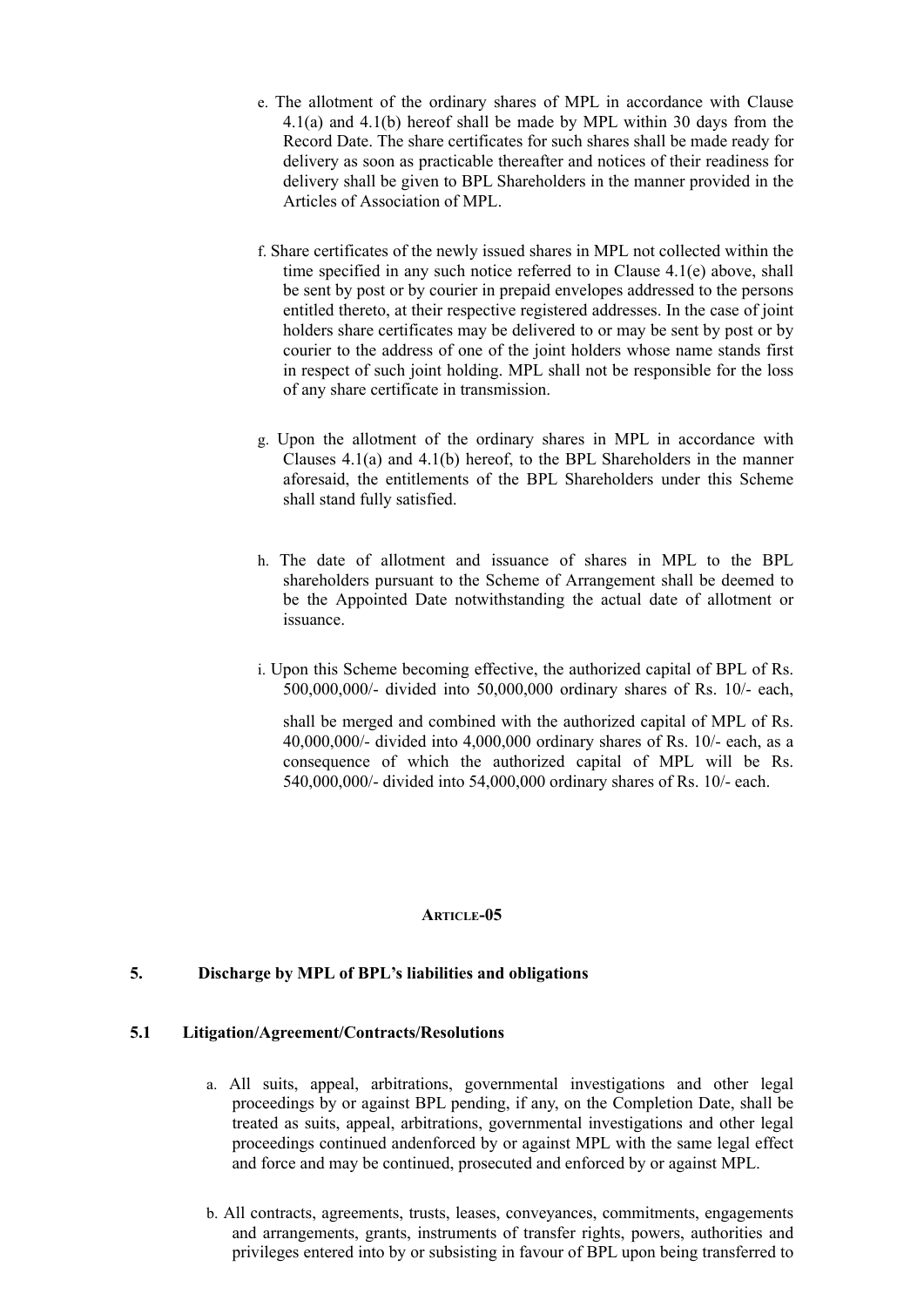and vested in MPL, shall remain in full force and effect as if originally entered into by or granted in favour of MPL instead of BPL, as the case may be, and MPL may enforce all rights and shall perform all obligations of and discharge all liabilities arising thereunder accordingly. After the Completion Date, any reference in any agreement, deed or document to BPL shall be deemed to be, and construed as a reference to MPL.

c. The resolutions, if any, of directors and shareholders of BPL, which are valid and subsisting on the Completion Date, shall continue to be valid and subsisting and be considered as resolutions of the directors and shareholders of MPL.

# **5.2 Creditors**

The debts, liabilities and obligations of BPL comprised in the BPL Undertaking, upon being transferred to and vested in MPL, shall be treated as the debts, liabilities and obligations of MPL as if originally incurred by MPL instead of BPL and MPL shall pay and discharge all such debts and liabilities and shall perform all such obligations accordingly.

# **5.3 Receivables / Debtors**

All receivables of BPL, upon being transferred to and vested in MPL in accordance with this Scheme, shall be treated as the receivables of MPL as if originally owing to MPL instead of BPL, and MPL shall receive all such proceeds accordingly.

# **5.4 Employees**

- a. On and from the Completion Date, MPL will take in employment all such employees of BPL who accept employment with MPL in lieu of their employment with BPL on the terms and conditions applicable to them in BPL immediately preceding the Completion Date, including those relating to entitlements arising upon termination of service to payment of provident fund, gratuity, redundancy and pension, as applicable, and with the benefit of past service in BPL under their respective terms of service.
- b. All deeds, rules and other instruments relating to the provident fund, pension fund and gratuity fund established by BPL upon being transferred to and vested in MPL shall remain in full force and for the benefit of those employees of BPL who have accepted employment with MPL as if originally MPL was a party thereto and was mentioned therein instead of BPL and MPL may enforce all rights and shall perform all obligations and discharge all liabilities arising thereunder accordingly.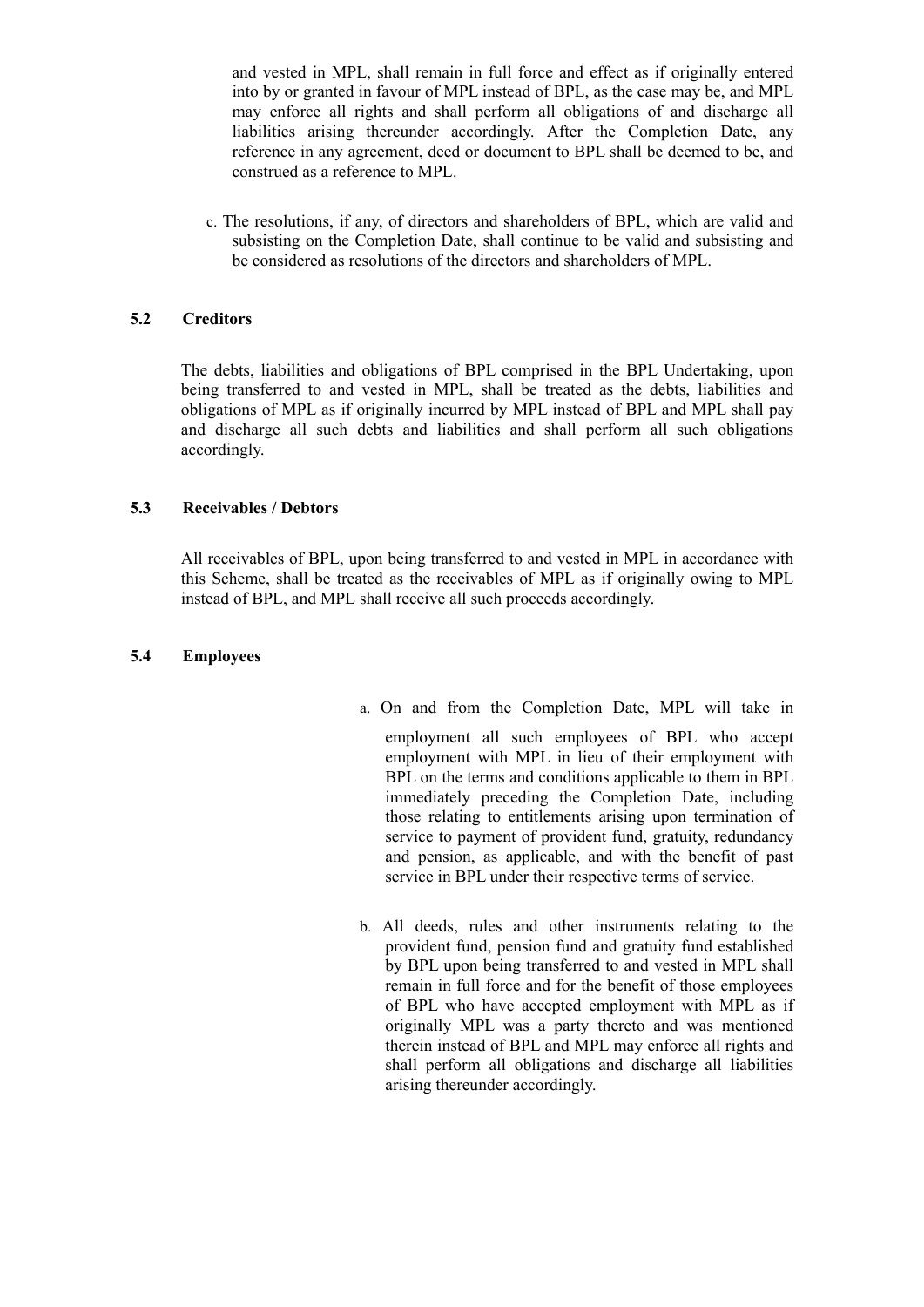### **6. BENEFITS OF MERGER**

**6.1** The benefits accruing from the merger of BPL with MPL would include:

a) Reversal of the winding up proceedings of the MPL, as a result of which the MPL will survive as a company, following which, the amalgamation/merger shall provide for expansion for undertaking of both Companies.

b) Profitability will rise from economies of scale resulting from the merger. Further, reduction in operating costs is projected immediately upon merger.

c) The business set up under a single company would be enlarged with a larger asset base, with greater opportunities and options for utilization of funds.

d) Local expertise of the MPL in Sindh combined with the resources and experience of the BPL will considerably reduce the initial as well as the running costs of the expansion/diversification process as well as provide efficient utilization of skills and resources to achieve optimum utilization of the relevant market.

e) The administrative costs incurred by the Companies will be considerably reduced as:

- i) Only a single Board of Directors will be required to administer MPL, being the merged/amalgamated entity;
- ii) Subsequent to the merger/amalgamation, only one Annual General Meeting will be required to be held;
- iii) Only one register of shareholders, one set of books and records will be required to be maintained and one set of forms etc., will be required to be filed with regulatory authorities;
- iiii) Only one administrative office would be required for managing the affairs of the merged/amalgamated entity;

f) As a result of the said transfer, re-organization of capital and amalgamation, there will be considerable cost saving through streamlined procedures and reduction in overhead and working expenses. There will also be an increase in efficiency through unified control. The consequent improvement in operations shall ultimately benefit the shareholders, employees, customers and other stakeholders.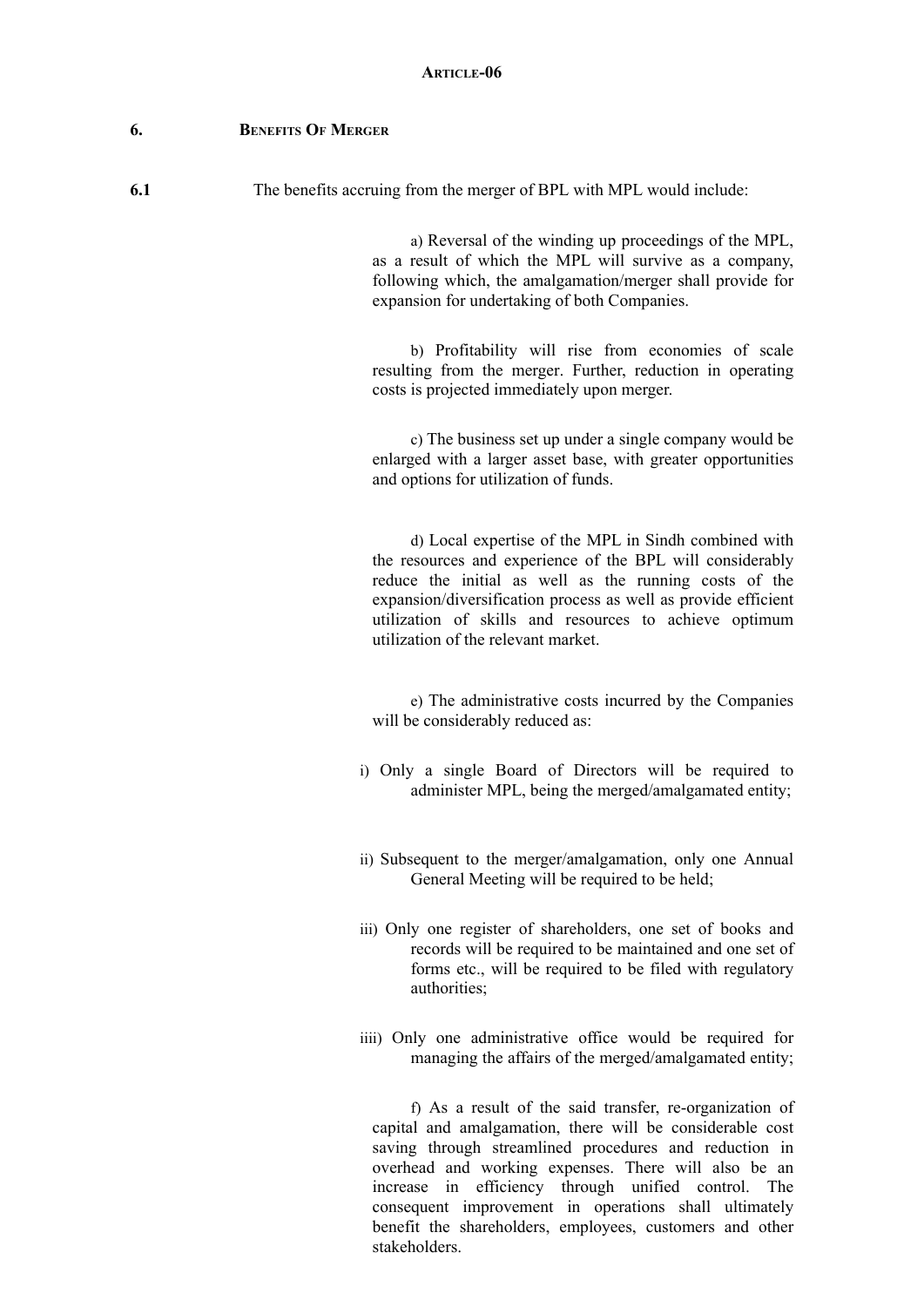g) In context of the aforesaid, the business of the Companies will be integrated so as to achieve an optimum level of utilization of their respective and inherent business and operational potential. This would make the new entity market-competitive, more result orientated and, hence, more profitable.

h) The said transfer of undertaking and, amalgamation of capital will be to the advantage of the shareholders, creditors and employees of the Companies for the following reasons:

- i) Reduced overhead costs and unified business is likely to result in enhanced revenues and lower costs, hence the prospects of higher profitability with its likely consequences of better dividends to shareholders shall also increase;
- ii) The pooling of assets and resources will enhance security available to the creditors;
- iii) The enhanced commercial viability is likely to benefit the employees of the Companies.

# **ARTICLE-07**

### 7. **Miscellaneous**

7.1. Upon and after the coming into effect of this Scheme, ipso facto:

(a) the name of MPL shall change to "Bunny's Limited" immediately upon dissolution of BPL in terms of this Scheme, subject to approval of the Registrar of Companies, Securities and Exchange Commission of Pakistan;

(b) all suits, appeals, arbitrations, governmental investigations and other legal proceedings instituted by or against BPL and pending on or immediately before the Completion Date shall be treated as suits, appeals, arbitrations, governmental investigations and other legal proceedings instituted by or against MPL and may be continued, prosecuted and enforced by or against MPL accordingly;

(c) all capital and revenue reserves including revaluation surpluses and un-appropriated profits of BPL as at the Completion Date shall constitute and be treated as reserves and revaluation surpluses of a corresponding nature in MPL and shall be accounted for on that basis in the books of accounts;

(d) the resolutions, if any, of BPL, which are valid and subsisting on the Completion Date shall continue to be valid and subsisting and be considered as resolutions of MPL; and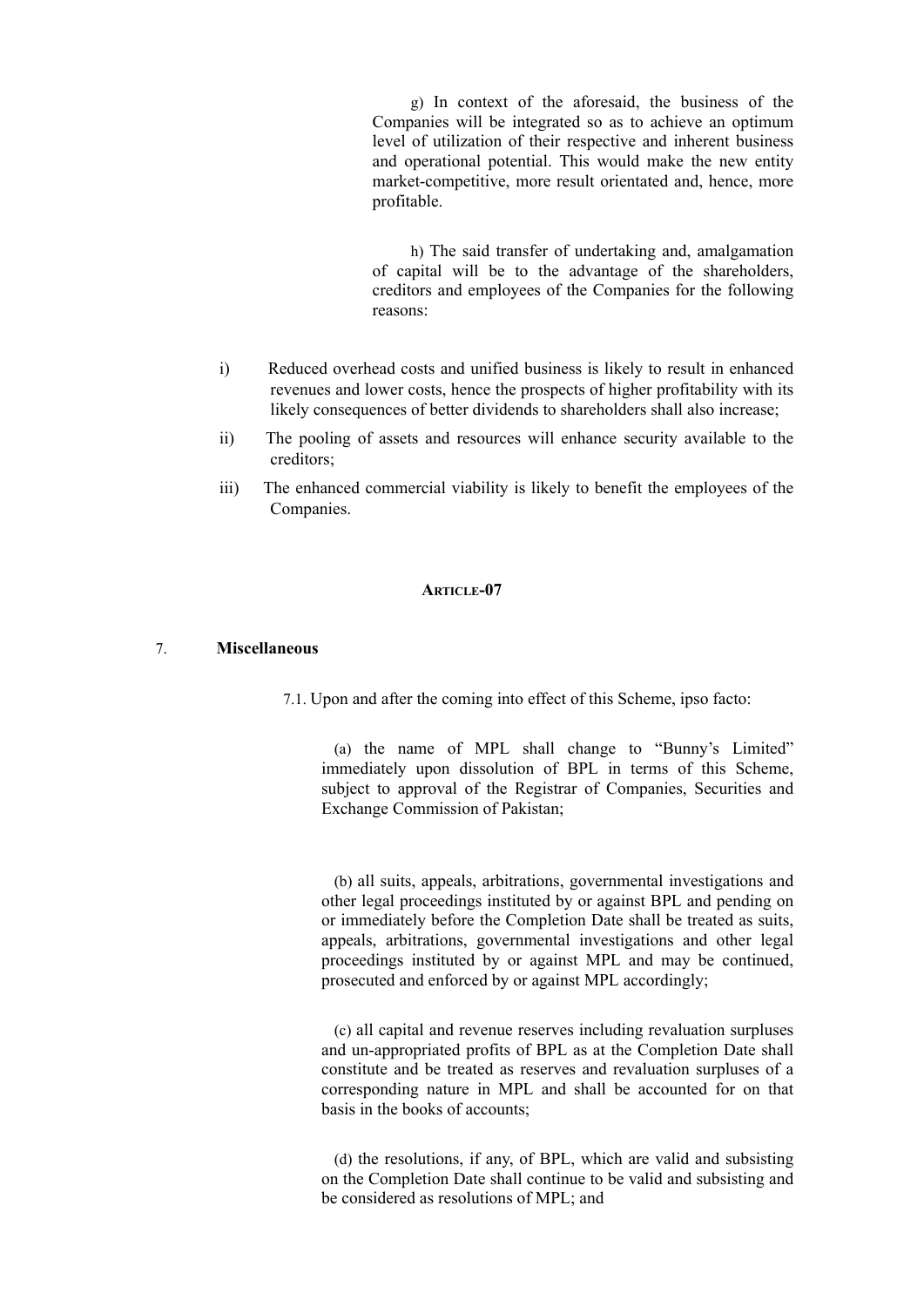7.2. If the current term of Board of Directors of MPL expires prior to the Completion Date, the Board of Directors of MPL shall continue to hold office and perform their functions under the first proviso to section 177 of the Companies Ordinance, 1984, and shall take prompt action for election for new Board of Directors of MPL after the issuance of shares to BPL shareholders in terms of this scheme.

7.3. The shareholders of MPL on March 14, 2014 passed a special resolution for voluntary winding up of MPL, pursuant to which Nouman Zubairi was appointed as Official Liquidator on March 14, 2014. Upon coming into effect of this Scheme the voluntary winding up of MPL shall, with deeming effect from the Appointed Date, stand cancelled and revoked and Nouman Zubairi shall cease to be the Official Liquidator. Provided however that, such cancellation and revocation of the voluntary winding up of MPL shall not affect any actions or proceedings of the Official Liquidator taken prior to the Appointed Date in the course of such

winding up.

7.4. Pending the merger, neither Company shall make any declaration of dividend or issue any bonus shares or right shares or alter the share capital in any manner except in consultation and as may be agreed with the other Company.

7.5. BPL shall be dissolved, without winding up, on the date on which the ordinary shares of MPL are allotted to the BPL Shareholders in accordance with Clauses 4.1(a) and 4.1(b) above or on such later date as the Court by Order may prescribe.

7.6. This Scheme is subject to the sanction of the Court and may be sanctioned in its present form or with any modification thereof or addition thereto as the Court may approve and this Scheme, with such modification or addition if any, is also subject to any conditions which the Court may impose.

7.7. The respective board of directors of the Companies may consent jointly on behalf of all concerned to any modifications of or additions to this Scheme or to any conditions which the Court may think fit to impose.

7.8. All costs, charges and expenses incurred in connection with the transfer to and vesting in MPL of the BPL Undertaking and all other costs, charges and expenses incurred in respect of the preparation of this Scheme and carrying the same into effect shall be borne and paid by MPL.

7.9. This Scheme shall become effective and operative as soon as a certified copy of an Order or Orders of the Court sanctioning this Scheme and making necessary provisions under Section 287 of the Ordinance, shall have been filed with the Registrar of Companies, Securities and Exchange Commission of Pakistan, Lahore.

Chief Executive Chief Executive Moonlite (PAK) Limited Bunny's Limited